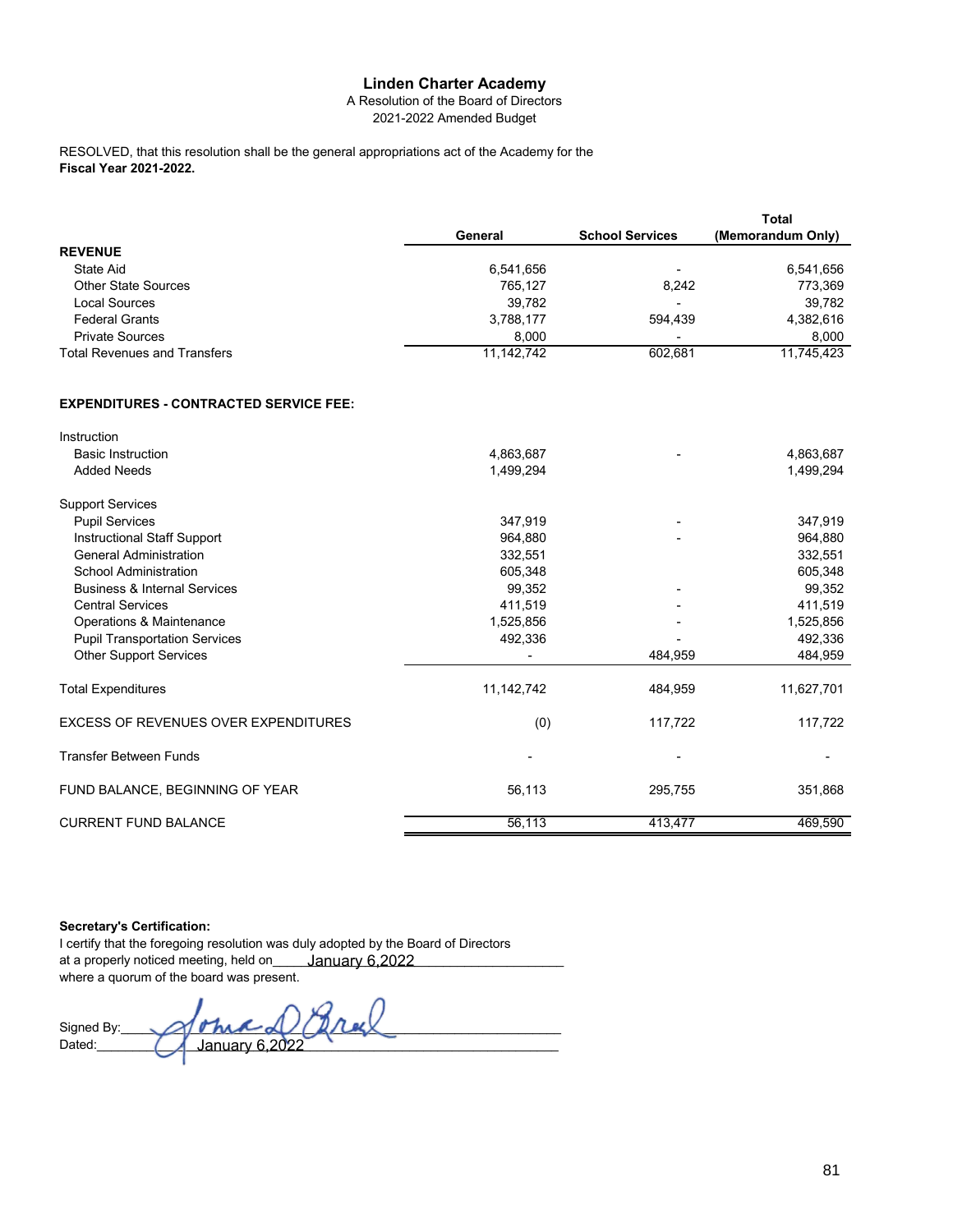## **Linden Charter Academy**

2021-2022 Amended Budget Detail

|                                                  | 2021-2022<br>Amended |
|--------------------------------------------------|----------------------|
| <b>General Fund</b>                              |                      |
| <b>REVENUE</b>                                   |                      |
| <b>State Aid</b>                                 | 6,541,656            |
| <b>Revenue from State Sources</b>                | 765,127              |
| Revenue from Local Sources                       | 39,782               |
| Restricted-Federal 'Pass thru' Grants - Title I  | 526,030              |
| Restricted-Federal 'Pass thru' Grants - Title II | 67,295               |
| Restricted-Federal 'Pass thru' Grants - Title IV | 35,120               |
| Restricted-Federal 'Pass thru' Grants - IDEA     | 150,730              |
| Restricted-Federal 'Pass thru' Grants - GEER     | 52,620               |
| Restricted-Federal 'Pass thru' Grants - ESSER    | 2,956,382            |
| <b>Revenue from Private Sources</b>              | 8,000                |
| <b>Total Revenue &amp; Other Transactions</b>    | 11,142,742           |
| <b>EXPENDITURES</b>                              |                      |
| <b>Basic Instruction</b>                         |                      |
| Salaries, Taxes, & Benefits                      | 4,131,313            |
| Local Meetings                                   | 7,440                |
| Printing and Binding                             | 29,450               |
| <b>Teaching Supplies</b>                         | 456,265              |
| Textbooks                                        | 35,959               |
| Software & Equipment                             | 1,275                |
| <b>Equipment Lease</b>                           | 56,250               |
| Dues/Memberships                                 | 4,080                |
| Field trips                                      | 5,300                |
| <b>Contracted Services</b>                       | 96,875               |
| <b>Employment Expenses</b>                       | 1,680                |
| Finger Printing & Background Checks              | 2,800                |
| <b>Board Funds</b>                               | 35,000               |
| <b>Total - Basic Instruction</b>                 | 4,863,687            |
| <b>Added Needs</b>                               |                      |
| <b>Compensatory Education</b>                    |                      |
| Salaries, Taxes, & Benefits                      | 805,351              |
| <b>Teaching Supplies</b>                         | 220,559              |
| <b>Subtotal - Compensatory Education</b>         | 1,025,910            |
| <b>Special Education</b>                         |                      |
| Salaries, Taxes, & Benefits                      | 423,858              |
| Local Meetings                                   | 375                  |
| <b>Workshops and Conferences</b>                 | 1,116                |
| <b>Teaching Supplies</b>                         | 2,380                |
| Software & Equipment                             | 1,846                |
| <b>Indirect Costs</b>                            | 43,809               |
| <b>Subtotal - Special Education</b>              | 473,384              |
| <b>Total - Added Needs</b>                       | 1,499,294            |
| <b>Pupil Services</b>                            |                      |
| <b>Occupational Therapist Services</b>           | 39,365               |
|                                                  |                      |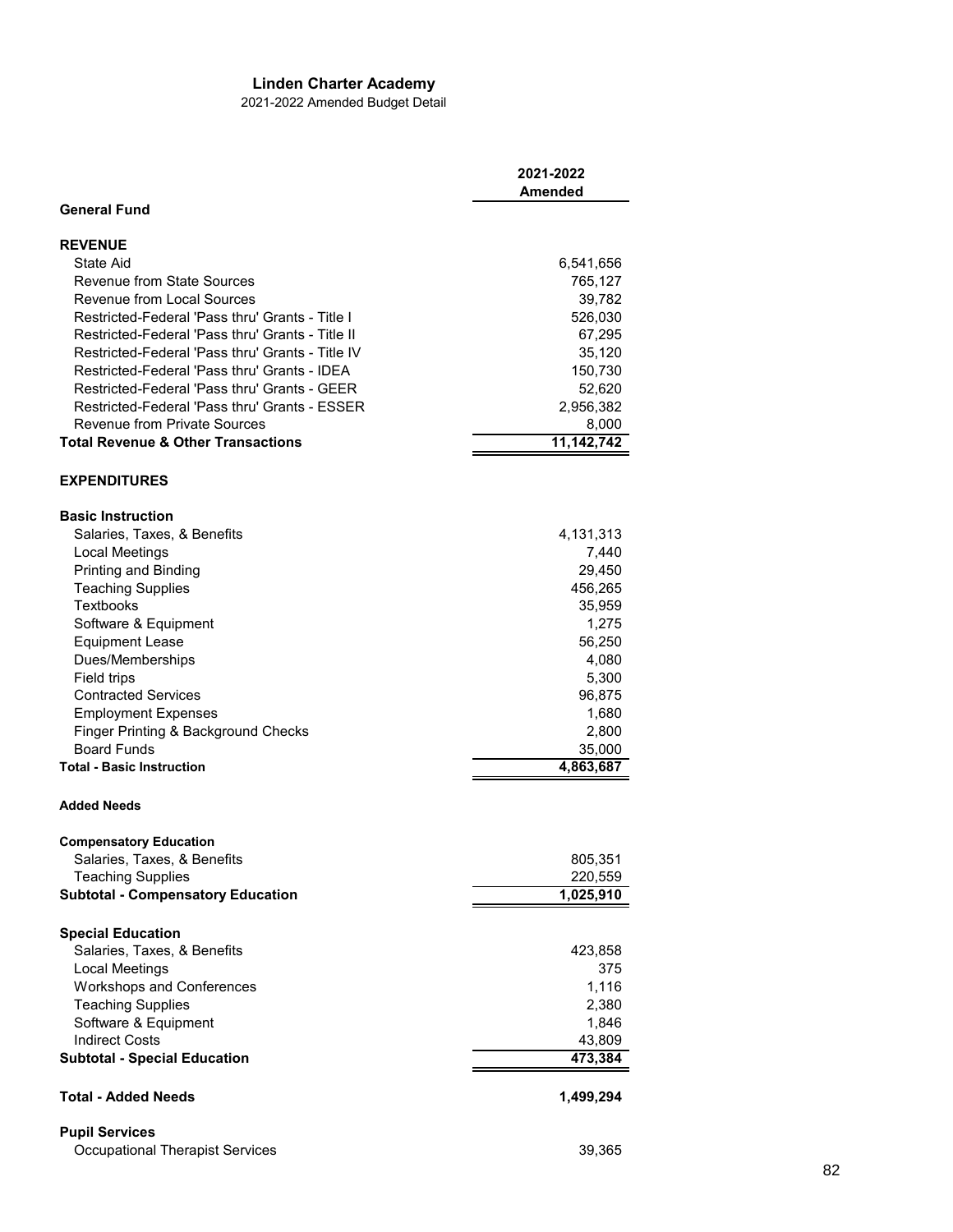| <b>Psychological Services</b>                                       | 27,301            |
|---------------------------------------------------------------------|-------------------|
| Speech Pathology                                                    | 101,322           |
| <b>Social Work Services</b>                                         | 179,931           |
| <b>Total - Pupil Services</b>                                       | 347,919           |
|                                                                     |                   |
| <b>Instructional Staff Support</b>                                  |                   |
| Salaries, Taxes, & Benefits                                         | 448,142           |
| <b>Workshops and Conferences</b>                                    | 6,265             |
| Improvement of Instruction                                          | 177,394           |
| <b>Professional Development</b>                                     | 195,846           |
| <b>Library Books</b>                                                | 4,000             |
| Library                                                             | 450               |
| Technology                                                          | 78,504            |
| <b>Special Education</b><br>Recess Aides                            | 31,199            |
| <b>Total - Instructional Staff Support</b>                          | 23,080<br>964,880 |
|                                                                     |                   |
| <b>General Administration</b>                                       |                   |
| <b>Board of Education</b>                                           |                   |
| <b>Board of Education Administration</b>                            | 52,728            |
| Legal Fees                                                          | 7,250             |
| Audit                                                               | 11,000            |
| Travel & Expense Staff                                              | 500               |
| Insurance                                                           | 11,800            |
| <b>Subtotal - Board of Education</b>                                | 83,278            |
| <b>Executive Administration</b>                                     |                   |
| Executive Administration                                            | 64,408            |
| Oversight Fee                                                       | 184,865           |
|                                                                     |                   |
| <b>Subtotal - Executive Administration</b>                          | 249,273           |
|                                                                     |                   |
| <b>Total - General Administration</b>                               | 332,551           |
| <b>School Administration</b>                                        |                   |
|                                                                     |                   |
| <b>Office of the Principal</b><br>Salaries, Taxes, & Benefits       | 226,111           |
| Local Meetings                                                      | 8,725             |
| <b>Workshops and Conferences</b>                                    | 5,198             |
| Mailing                                                             | 5,580             |
| Printing & Binding                                                  | 2,100             |
| <b>Office Supplies</b>                                              | 6,200             |
| Dues/Memberships                                                    | 3,500             |
| Advertising                                                         | 13,150            |
| <b>Contracted Services</b>                                          | 1,760             |
| <b>Bank Charges</b>                                                 | 640               |
| <b>Indirect Costs</b>                                               | 141,268           |
| Subtotal - Office of the Principal                                  | 414,232           |
|                                                                     |                   |
| <b>Other School Administration</b>                                  |                   |
| Admissions & Other Administrative Support                           | 159,466           |
| Salaries, Taxes, & Benefits<br>Local Meetings                       | 28,439<br>500     |
|                                                                     | 370               |
| <b>Workshops and Conferences</b>                                    | 341               |
| Mailing                                                             |                   |
| Printing & Binding<br><b>Subtotal - Other School Administration</b> | 2,000<br>191,116  |
| <b>Total - School Administration</b>                                | 605,348           |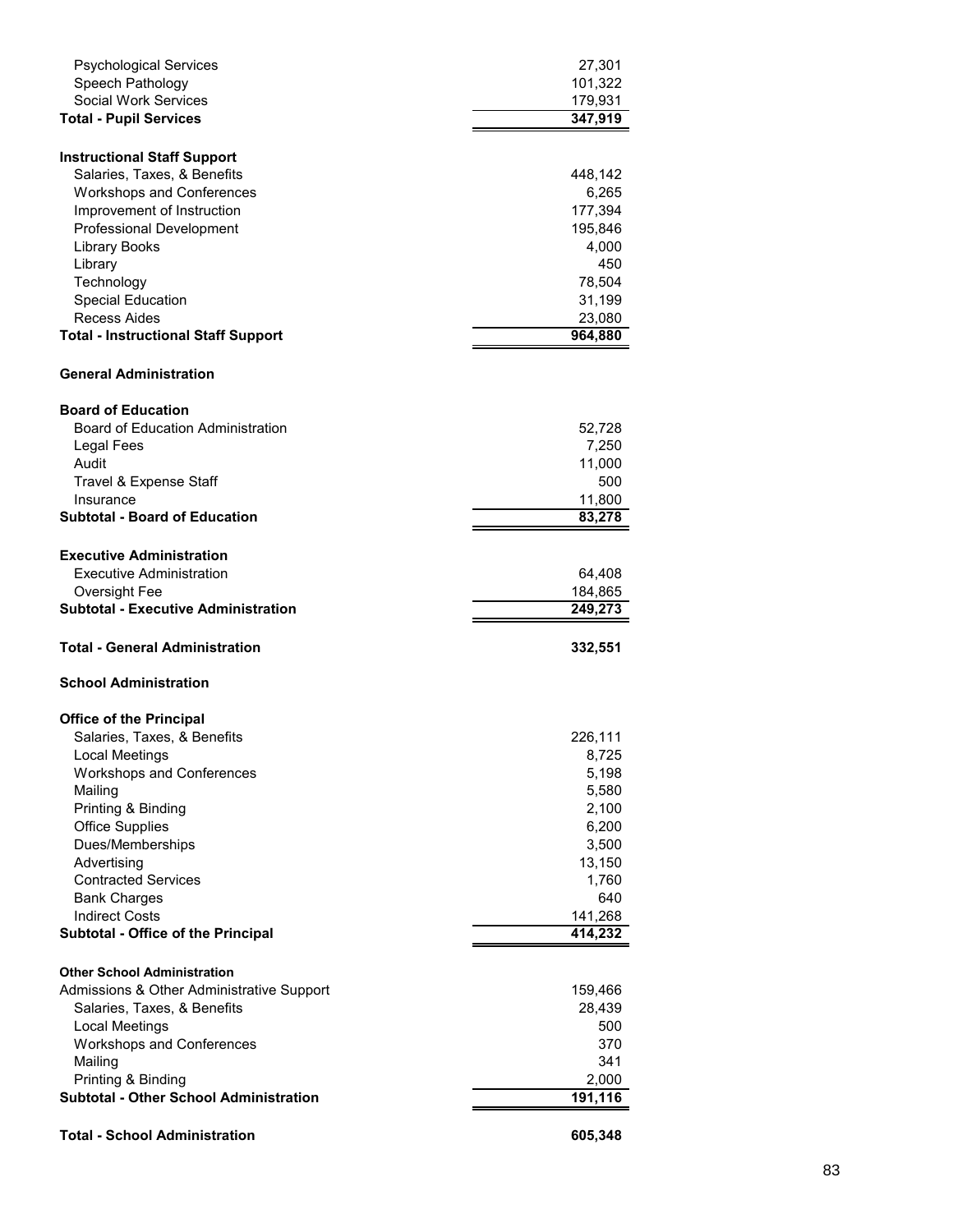| <b>Business &amp; Internal Services</b>                                                 |              |
|-----------------------------------------------------------------------------------------|--------------|
| <b>Fiscal Services</b>                                                                  | 95,681       |
| Internal Distribution Services                                                          | 3,671        |
| <b>Total - Business &amp; Internal Services</b>                                         | 99,352       |
| <b>Central Services</b>                                                                 |              |
| <b>Information Services</b>                                                             | 39,497       |
| <b>Staff/Personnel Services</b>                                                         | 180,044      |
| <b>Data Processing Services</b>                                                         | 138,850      |
| <b>Other Central Services</b>                                                           | 53,128       |
| <b>Total - Central Services</b>                                                         | 411,519      |
| <b>Operations &amp; Maintenance</b>                                                     |              |
| <b>Internal Building Services</b>                                                       | 28,406       |
| Telephone                                                                               | 2,715        |
| Heat                                                                                    | 8,475        |
| Electric                                                                                | 68,475       |
| Sewer                                                                                   | 14,800       |
| Waste & Trash Disposal                                                                  | 6,800        |
| <b>Building Maintenance &amp; Repair</b>                                                | 243,976      |
| Equipment Maintenance & Repair                                                          | 5,960        |
| Lease of Building                                                                       | 779,200      |
| Lease of Equipment                                                                      | 7,790        |
| Supplies                                                                                | 10,565       |
| <b>Equipment Purchases</b>                                                              | 224,032      |
| Liability Insurance                                                                     | 1,600        |
| <b>Property Taxes</b>                                                                   | 69,660       |
| Property Insurance                                                                      | 11,300       |
| Safety & Security                                                                       | 42,102       |
| <b>Total - Operations &amp; Maintenance</b>                                             | 1,525,856    |
| <b>Pupil Transportation Services</b>                                                    |              |
| Salaries, Taxes, & Benefits                                                             | 218,411      |
| <b>Contracted Transportation</b>                                                        | 273,925      |
| <b>Total - Pupil Transportation Services</b>                                            | 492,336      |
| <b>Other Support Services</b>                                                           |              |
| <b>Pupil Activities</b>                                                                 |              |
| Salaries, Taxes, & Benefits                                                             |              |
| <b>Contracted Services</b>                                                              |              |
| Supplies                                                                                |              |
| <b>Total - Pupil Activities</b>                                                         |              |
| Outgoing Transfer to School Service Fund                                                |              |
| Total Expenditures & Other Transactions                                                 | 11, 142, 742 |
| <b>Revenues and Other Financing Sources Over</b><br>(Under) Expenditures and Other Uses | (0)          |
|                                                                                         |              |
| Beginning Fund Balance (7/1)                                                            | 56,113       |
| <b>Ending Fund Balance</b>                                                              | 56,113       |